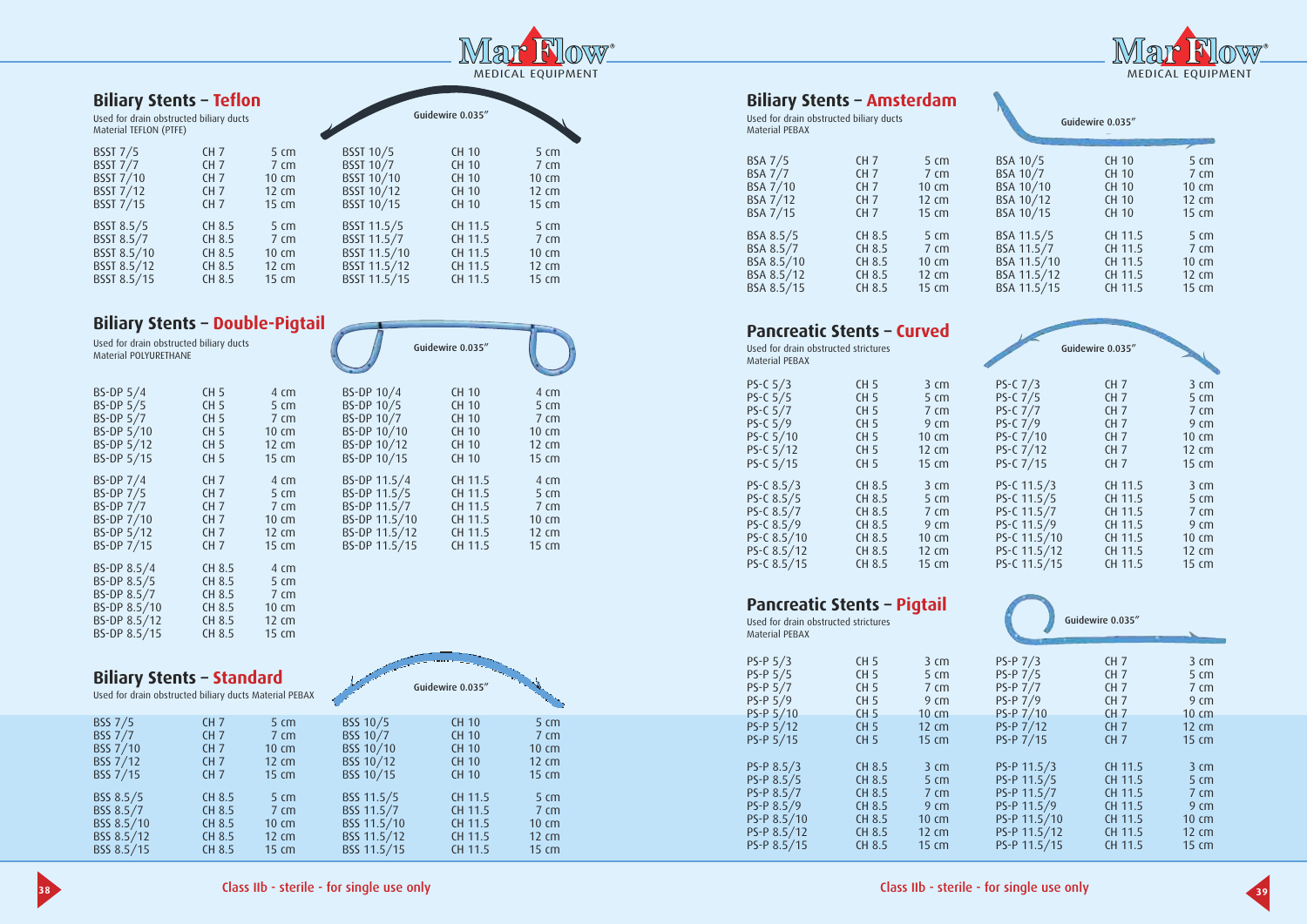

## **Instruction of Use Biliary and Pancreatic Stents**



#### **Intended Use:**

Used to drain the bile from obstructed biliary ducts.

#### **Availability:**

Individually packed. Supplied Sterile and for single use only.

#### **Material and sizes:**

Radiopaque PTFE material 7 Fr, 8.5 Fr and 10 Fr diameter or Radiopaque PU material 7 Fr, 8.5 Fr and 10 Fr diameter. Length 3 - 15 cm depending stent-type.

#### **Procedure:**

First place a guidewire through the endoscope instrument channel in to the Bileduct, then slide the stent over the wire and push it with the pusher into the Bileduct. One flap/pigtail should remain out side of the Bileduct into the duodenom. Then withdraw the Guidewire and the pusher.

#### **Attention:**

Do not uses this device for any other purpose other than the stated intended use. This device should be stored in dry location, away from temperature extremes.

#### **Warning:**

The Stent selection should be based upon various anatomical and lesion considerations.

#### **Cautions:**

A thorough understanding of the technical principles, clinical applications and risks associated with ERCP and stenting is necessary, before using this device. This device should only be used by or under the supervision of endoscopist thoroughly trained in therapeutic endoscopy- ERCP procedure.